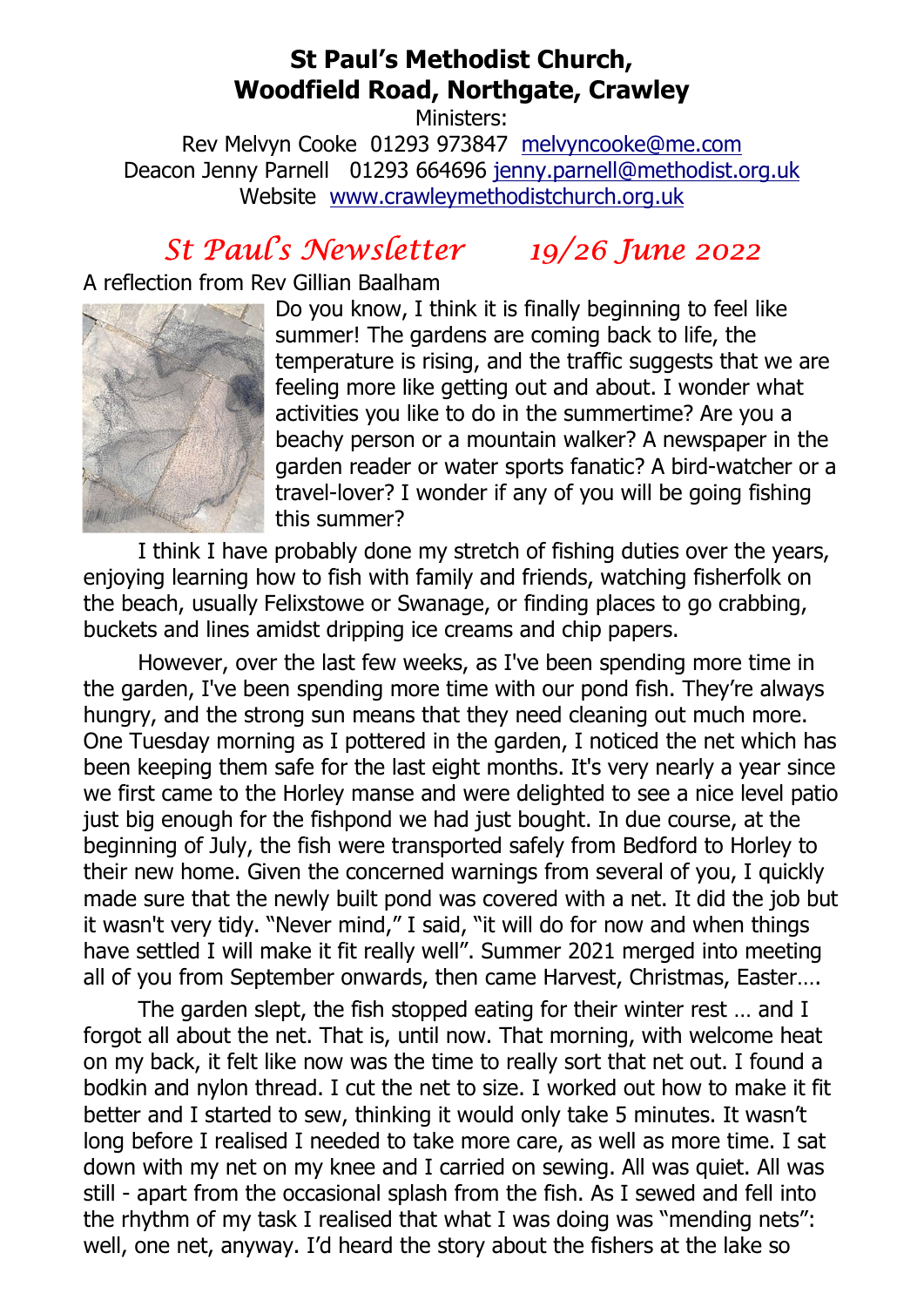many times. You know the one - the one where Jesus came walking past, saw them at their tasks and called them to follow him. That was the bit I'd always remembered of the story, and always will do, but I've never really thought about the nets. As I sewed, slowly now and carefully, I began to understand just how much time must have spent on that lakeside, home again from a day's fishing, sorting out fish, checking to make sure that all was secure, making time to mend their nets.

 I pondered on this and keep doing so. Somehow that time beside the fish pond in the sunshine, just sewing, when I could have been doing something else so much more active had become a special time, a quiet time, a space when actually time was less important than the simple job that I had to hand, a time when all I needed to do was mend the net. There can be so many

things calling out to us: lists of things we could do, would do if… , should do…. Sometimes such things can overwhelm us, pushing away the time when we might just need to sit and "mend the net": for it was during that simple task that Jesus walked by. Amidst the post-work banter, over the mending of nets, at the end of a day's fishing, Jesus came and joined people on the shore of the lake.



 So it is that I share with you my experience of "mending nets". I encourage you this summer, in all the wonderful things that you will be doing and the sights that you will see, take some time just to sit and, metaphorically perhaps, "mend nets". May the peace and the space and the company of Jesus fill you and refresh you and give you strength, hope and joy for what yet lies ahead. Have a fantastic summer!

Every blessing from Gillian, AJ, cats and fish!

#### Worship at St Paul's

|                                                                                        | <b>Sunday 19 June 10:30am</b> Worship with Mr Eddie Newton      |
|----------------------------------------------------------------------------------------|-----------------------------------------------------------------|
|                                                                                        | <b>Sunday 26 June 10:30am</b> Worship with Mrs Elisabeth Brooks |
|                                                                                        | <b>Sunday 3 July 10:30am</b> Worship with Deacon Jenny Parnell  |
|                                                                                        | <b>Sunday 10 July 10:30am</b> Communion with Rev Clive McKie    |
| Unless otherwise stated, services are streamed on Facebook with videos available later |                                                                 |

# Fellowship at St Paul's

Tuesday Fellowship meets each week at 8.00pm via Zoom. All welcome. For the Zoom link contact Carol Ofield or email ask.stpauls@gmail.com Wednesday Fellowship weekly, 11am at St Paul's. Everyone is welcome.

- 22 June Table games
	- **29 June** 'Working at Gatwick' talk by Kaanji Thambipillai

# For kids and young people

#### King's Kids 10:30am every Sunday

Young People's Singing Group meets on Friday evenings in term time, primary aged children from 6.30-7.00, secondary aged from 7.00-7.45.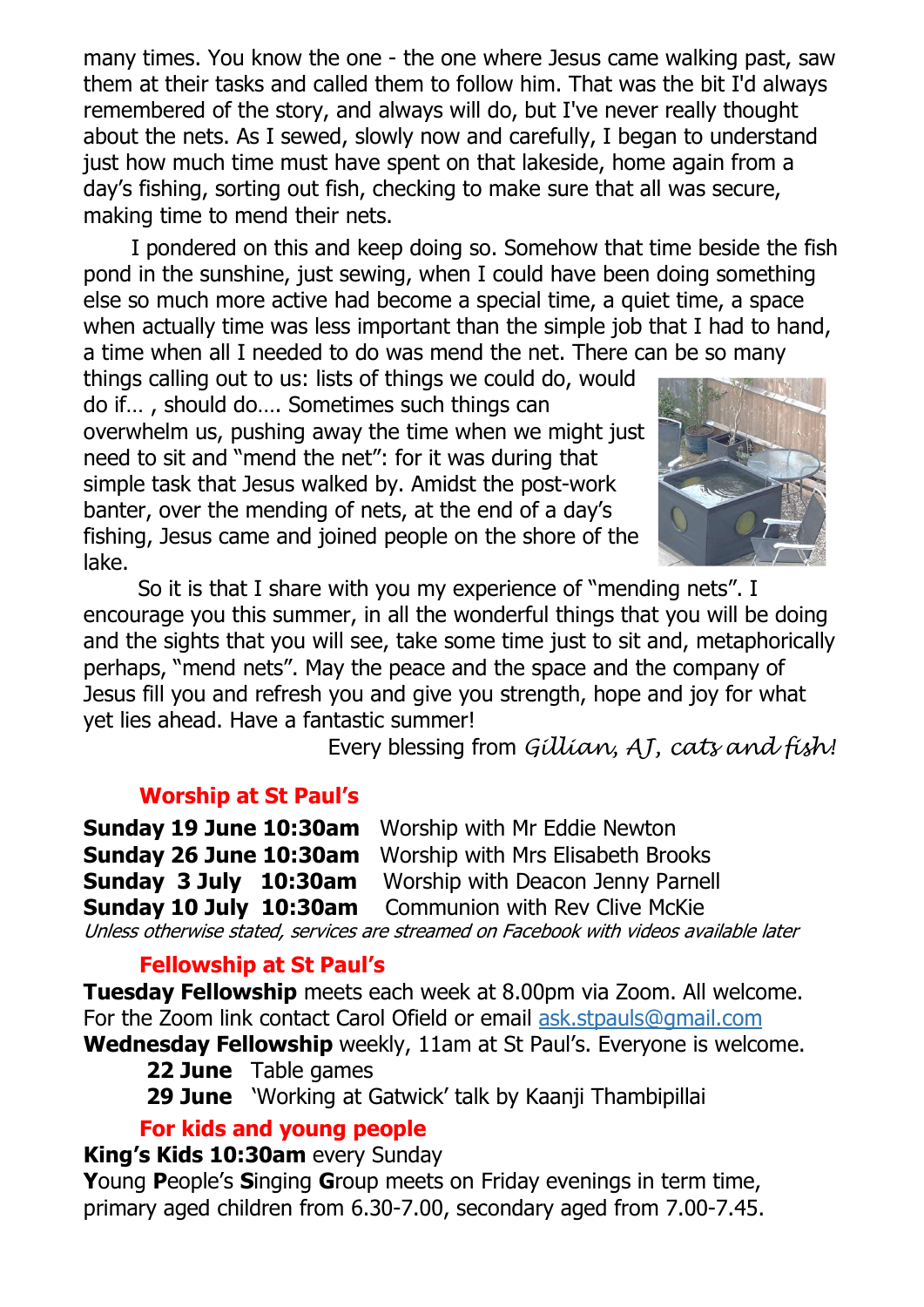#### Don't forget this date!

 There will be a Circuit service at Trinity Methodist Church, East Grinstead on 24th July 2022 at 6.00pm as we say farewell to Rev Melvyn Cooke after 8 years of ministry in the Circuit. There will be some very Methodist 'tea and cakes' after the service with Melvyn and Hazel as we wish them well for the future. We look forward to seeing you all there.

### Join in these prayers for Refugee Week from All We Can

God creator of all, For people who are displaced, may they find a safe refuge. For people who have lost control of their lives, may they know a sure foundation. For people who live in fear, may they be given a strong fortress. For people who are disillusioned, may they have hope in a future. Loving father in times of crisis, sorrow and uncertainty we ask that you draw near. Amen

 Loving and tender God, today we pray for the Rohingya people living in the camps in Cox's Bazar, Bangladesh – in particular those affected by the recent fire in the camp.

This day, we hold before you all those who are found longing for a place to call home.

We pray for peace in the homeland of refugees fleeing conflict and that all involved might find boldness and humility to build societies where all feel safe.

At this time, we remember Christ the bringer of peace; Come, cause your light to shine upon the refugee and those suffering this day.

Bring peace, healing, and a sense of belonging for all. Amen

**Continue to pray for** all you know who are in need of our prayers. Please send prayer requests to ask.stpauls@gmail.com and remember to obtain the permission of the person to be named

#### Last call

 There is still time to sign up for the Church Membership preparation sessions led by Jenny and Gillian beginning 7<sup>th</sup> July. If you are interested, please contact Rev Gillian at gill.baalham@methodist.org.uk